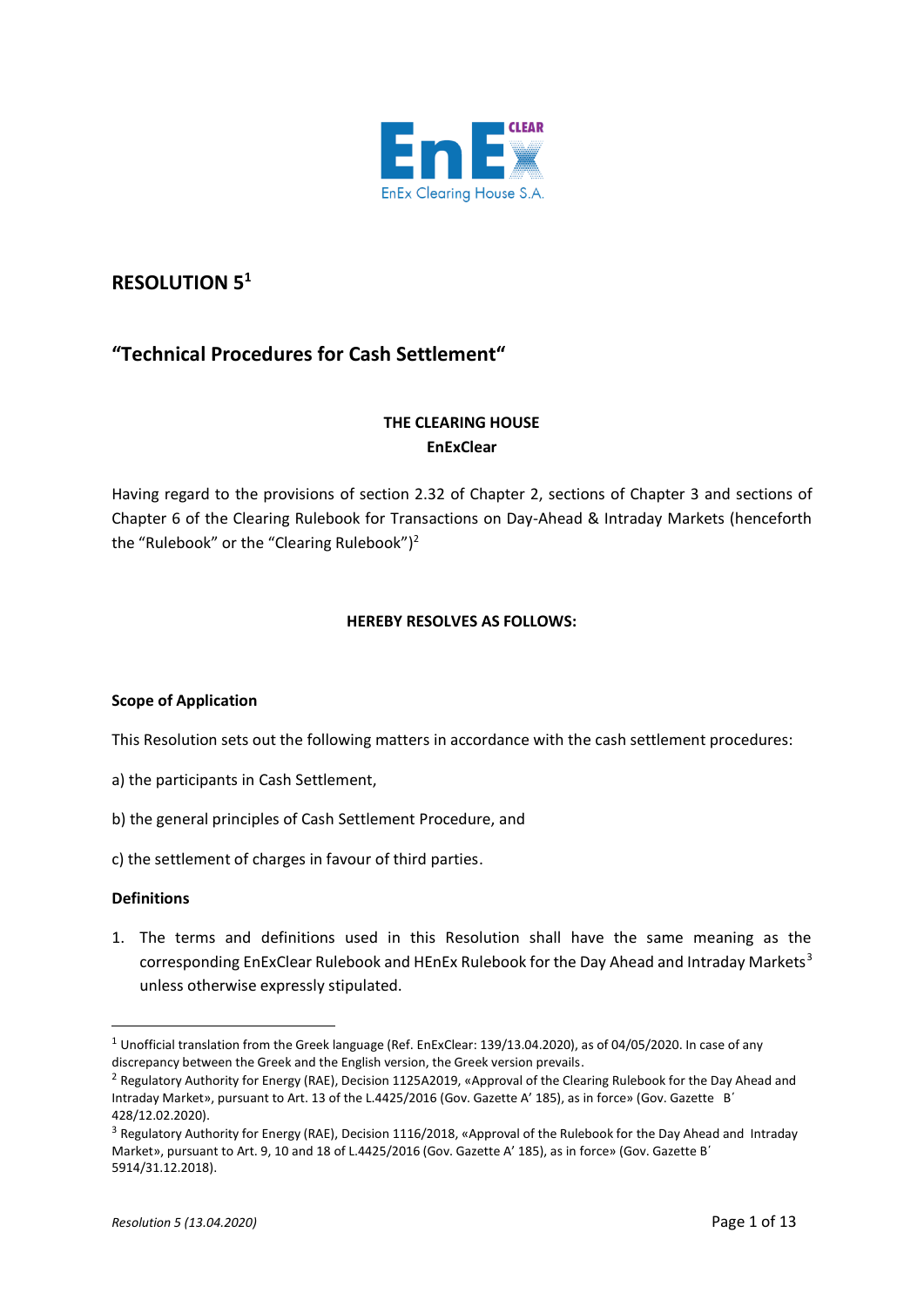

2. In every case, the provisions of this Resolution are interpreted in accordance with the rules and principles foreseen in paragraph 5 of the Scope of Application of the Rulebook.

# **Article 1. Participants in Cash Settlement**

# **1.1 Participating Entities**

- 1. The fulfilment of all kinds of monetary obligations and claims of Clearing Members which arise from the clearing of transactions on Electricity Markets in accordance with the Clearing Rulebook, is carried out by EnExClear through TARGET2-GR, the Cash Settlement System, of the Bank of Greece, in accordance with Guideline ECB*/*2012/27 of European Central Bank, on a Trans-European Automated Real-time Gross settlement Express Transfer system (TARGET2), as in force from time to time (henceforth "TARGET2-GR Operating Regulations") and the terms hereof.
- 2. Ιn respect of cash settlement conducted through TARGET2-GR, participants also include Settlement Banks, as defined in the Operating Regulation of the Real-time Gross settlement Express Transfer system TARGET2-GR (henceforth the "Settlement Banks"), acting on behalf of Clearing Members in accordance herewith and the specific terms of Annex I hereof, which is attached hereto and forms an integral part of this Resolution (henceforth "Annex I").

# **1.2 Cash Settlement Accounts**

- 1. For the purposes of cash settlement, each Clearing Member must keep Cash Settlement Accounts at cash settlement entities with which EnExClear is contractually affiliated in accordance with the Rulebook and the terms hereof. The Settlement Banks must keep, under their Payments Module Account (PM) in TARGET2-GR, a sub-account, in the sense of the TARGET2-GR Operating Regulations, for each Clearing Member to which they provide relevant services in accordance with the stipulations of Annex I. Each sub-account opened by a Settlement Bank for a Clearing Member constitutes a Cash Settlement Account for the purposes of settlement in accordance with the terms of this Resolution.
- 2. Cash Settlement Accounts are displayed in the Clearing System, showing the cash debit or credit balance, which the Clearing Member must either pay or entitled to receive from them respectively.
- 3. Each Clearing Member must disclose to EnExClearthe IBAN numbers of Cash Settlement Accounts, through which it will fulfil its cash settlement obligations/claims, as well as the payment of fees in favour of EnExClear or third parties that have appointed EnExClear as being responsible for their collection. Specifically, with respect to cash settlement carried out through TARGET2-GR, in addition to the Clearing Member, the Settlement Bank too has an independent obligation to disclose to EnExClear the details of a sub-account which it opens for a Clearing Member in accordance with the stipulations of Annex I.
- 4. In the event of the mandatory deletion of a Settlement Bank as such, by way of indication due to the revocation of its operating licence or its becoming subject to insolvency proceedings, and consequently the cessation of the relevant services provided by it in accordance with TARGET2- GR Operating Regulations, the Clearing Member may, temporarily and until the opening of a new sub-account or sub-accounts for it by another Settlement Bank, make use of the alternative procedures, according to relevant instructions of EnExClear for the fulfilment of cash settlement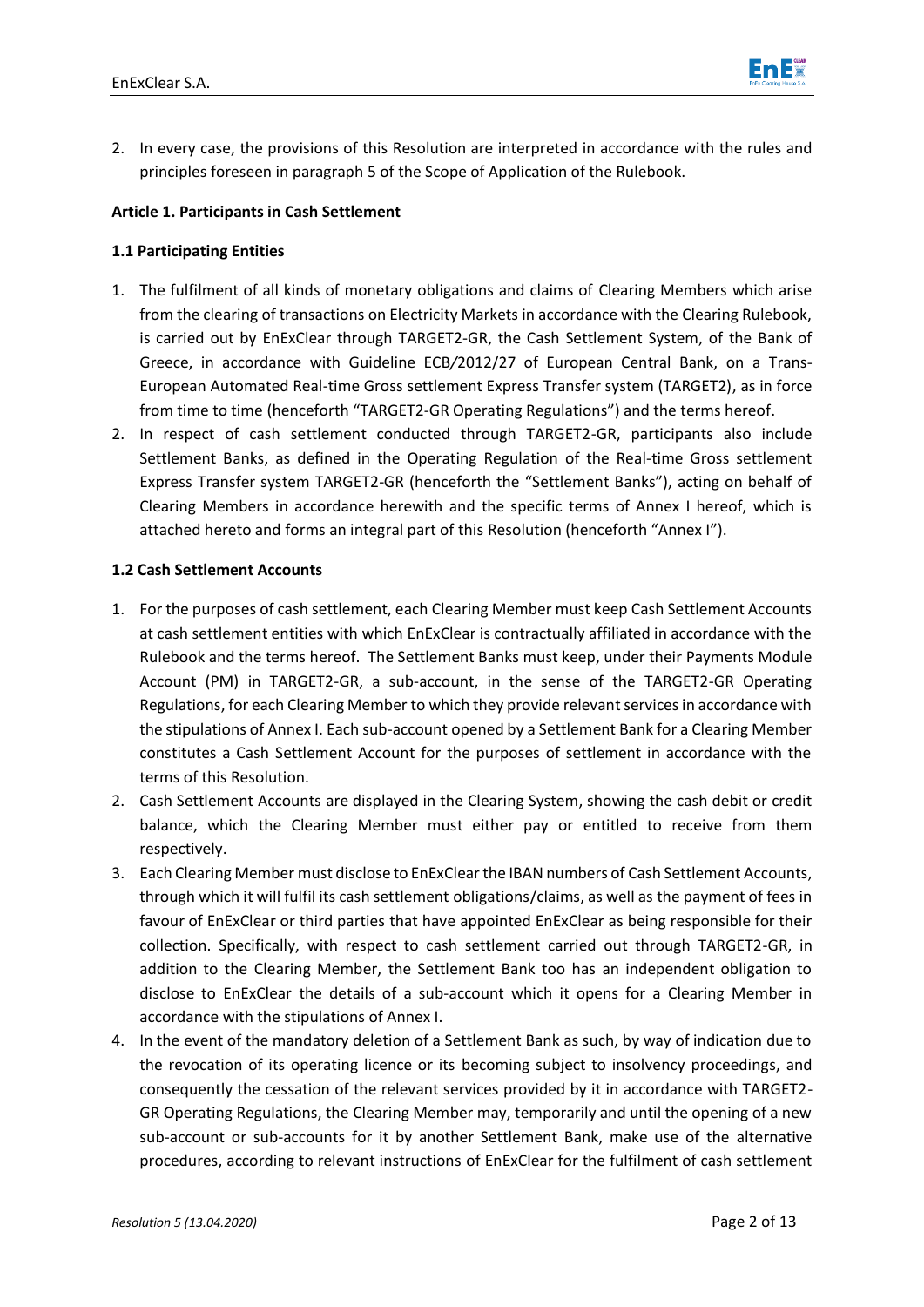

obligations. In such a case, the Clearing Member must take immediate steps to secure the respective services from another Settlement Bank.

# **1.3 Notification and verification of data**

- 1. Clearing Members must provide all data and information requested by EnExClear in connection with their Cash Settlement Accounts provided herein and their obligations emanating therefrom. They must also notify EnExClear of any change to the data on the basis of which the relevant Accounts were opened. In addition to Clearing Members, Settlement Banks also have an independent obligation to disclose to EnExClear any changes in the data of sub-accounts they keep in TARGET2-GR for Clearing Members.
- 2. EnExClear has a legal right, in the framework of gathering and verifying the data submitted for the purpose of opening and keeping the above Accounts, to exchange any necessary data with the competent supervisory authorities, the cash settlement agent, HEnEx, and with any other party involved in the settlement of transactions, adhering to the provisions on professional secrecy personal data protection.

#### **Article 2. General principles of Cash Settlement**

#### **2.1 Cash Settlement in cycles**

- 1. Cash settlement of transactions takes place on a daily basis, in cycles as stipulated by the procedures of EnExClear. Clearing Members are informed accordingly through the Clearing System or by any other appropriate means of notification and communication.
- 2. Cash settlement transactions, which cannot be settled within a certain cycle on a settlement day, due to non-fulfilment of the settlement terms that govern them, are automatically transferred to the next each time cycle in accordance with the technical procedures of the Clearing System.

# **2.2 Terms of Cash Settlement**

- 1. Cash Settlement of Transactions is carried out on a multilateral basis between EnExClear and its Clearing Members.
- 2. Cash Settlement is carried out per Clearing Member, Clearing Account and Cash Settlement Account. Cash claims and corresponding obligations, which are settled on the same Settlement Day are subject to netting. Specifically, the various kinds of rights and fees are not subject to netting against other cash obligations, claims and charges of EnExClear or of third parties when EnExClear has been assigned responsibility for their collection and they are counted, where applicable to the beneficiary.

# **Article 3. Settlement of charges in favour of third parties**

EnExClear implements the necessary procedures for the payment of any amounts that may be due from time to time in favor of third parties, including taxes and/or other charges in accordance with legislation in force, which are connected with the transactions it is settling.

#### **Article 4. Self – Billing Procedure**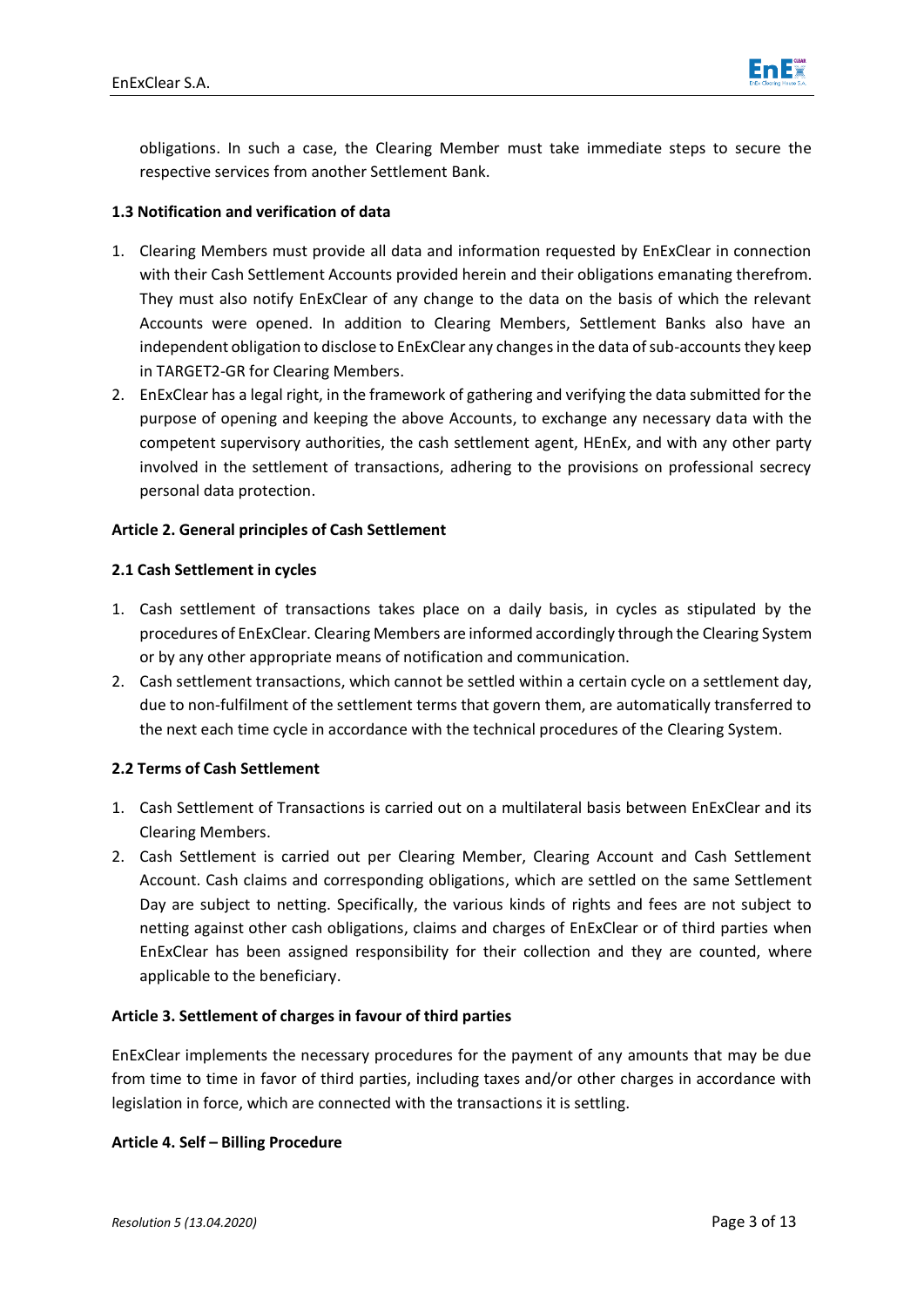

Participants outsource EnExClear, irrevocably and for an unlimited time invoicing of their Energy transactions to EnExClear (Self-Billing). Through the Self-Billing procedure, Participants irrevocably outsource EnExClear issuing the invoices of their transactions, instead of them and on their behalf, in accordance with the self-billing procedure of Article 8 par. 5 of L. 4308/2014 of Greek Generally Accepted Accounting Principles.

The billing outsourcing (Self-Billing) to EnExClear is performed after a prior agreement of the parties that is reflected in the application of each Participant to participate in the Day-Ahead Market and the Intraday Market of the Hellenic Energy Exchange.

EnExClear delivers to the Participants the invoices issued through the self-billing procedure, accompanied with any necessary supporting information within a reasonable time.

The Participants remain obliged to comply with their legal obligations to ensure the issuance of invoices and other legal obligations (accounting, tax, reporting), as well as any other relevant liability. EnExClear is not liable for the non-compliance of the above legal obligations on behalf of each Participant. The Participants undertake the obligation to provide EnExClear with timely and valid information (e.g. full name and distinctive title, Commercial Registry No, VAT identification number) and any other information and evidence, in order EnExClear to fulfil the Self-Billing procedure.

# **Article 5. Entry into force**

This Resolution shall entry into force as of 13/04/2020.

This Resolution is to be posted immediately on the website of EnExClear [\(www.enexgroup.gr\)](http://www.enexgroup.gr/).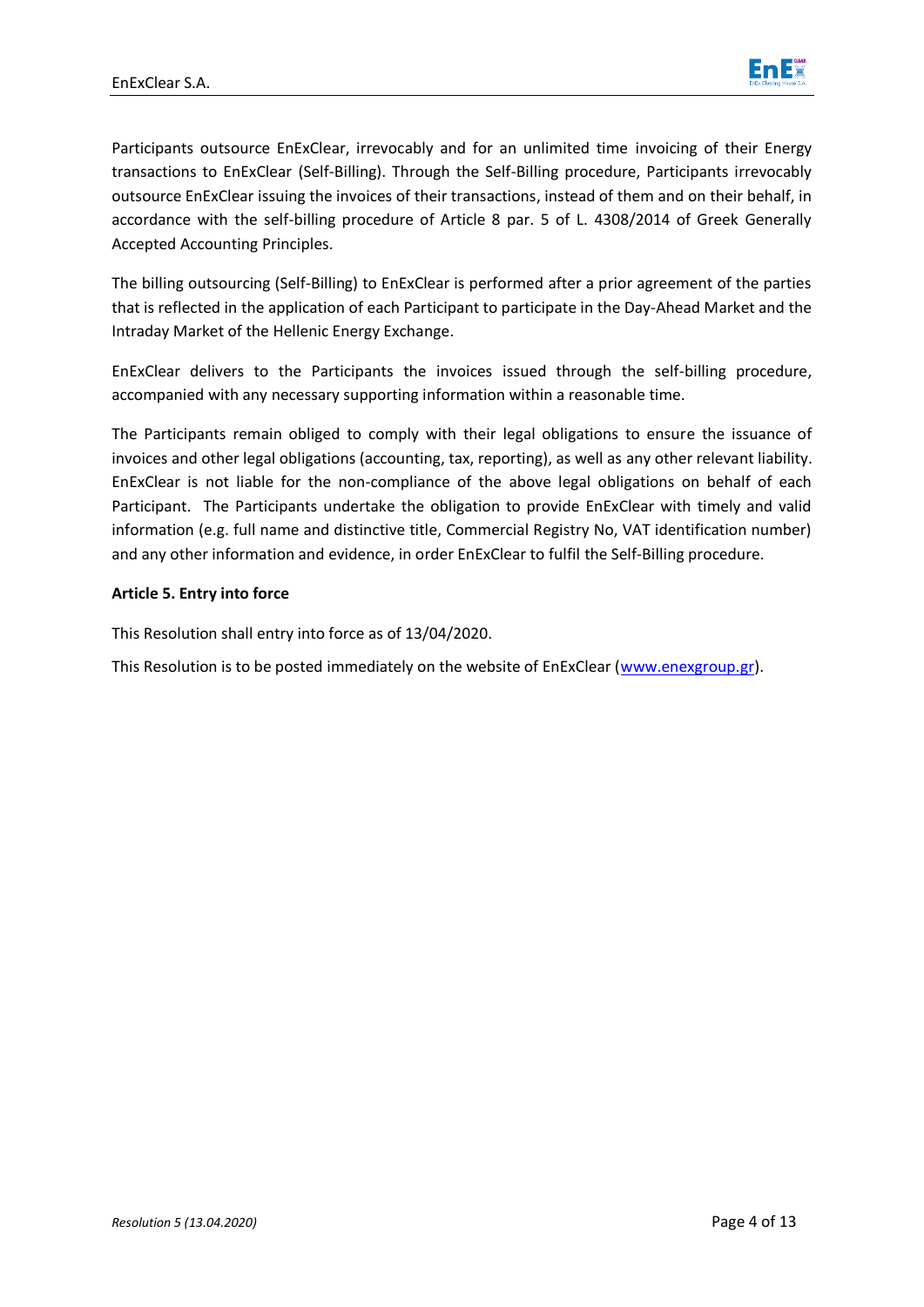

### **ANNEX I**

# **"Samples of Declarations by Settlement Banks and Clearing Members in respect of TARGET2-GR"**

# **Sample 1**

To EnEx Clearing House S.A. (EnExClear) EnEx Member Support Department 110, Athinon Ave. 104 42 Athens, Greece

Athens, ...........

# **DECLARATION & SPECIAL TERMS ON THE PROVISION OF SETTLEMENT BANK SERVICES TO THE ENEXCLEAR ANCILLARY SYSTEM IN THE FRAMEWORK OF TARGET2-GR**

The legal entity with the company name ............................................, having its registered office in ........................... at ..............................., with Tax Registration No. ........................., legally represented for the signing hereof by ......................................., which has the capacity of Participant in TARGET2- GR and will act as Settlement Bank as stipulated more specifically below (hereinafter "Settlement Bank"),

# **Taking into account:**

1) Guideline ECB/2012/27 "on a Trans-European Automated Real-time Gross settlement Express Transfer system (TARGET2)", as in force from time to time.

2) The Regulation on the Operation of the Real-time Gross settlement Express Transfer system TARGET2-GR (hereinafter "TARGET2-GR Operating Regulation") dated 22/6/2015, as in force.

3) The fact that EnExClear, acting as Clearing House, in accordance with articles 12 to 14 of Law 4425/2016, performsthe cash settlement of trades on HEnEx Electricity Markets within the framework of the provision of relevant services to the Clearing Members of the EnExClear System.

4) The fact that the cash settlement of these trades is carried out through TARGET2-GR (as a component of TARGET2), which is operated by the Bank of Greece, in accordance with the provisions of TARGET2-GR Operating Regulation, as well as the fact that EnExClear's relevant Clearing System, which is an "ancillary system" in the sense of TARGET2-GR Operating Regulation, (hereinafter "EnExClear Ancillary System"), has been connected with TARGET-2-GR.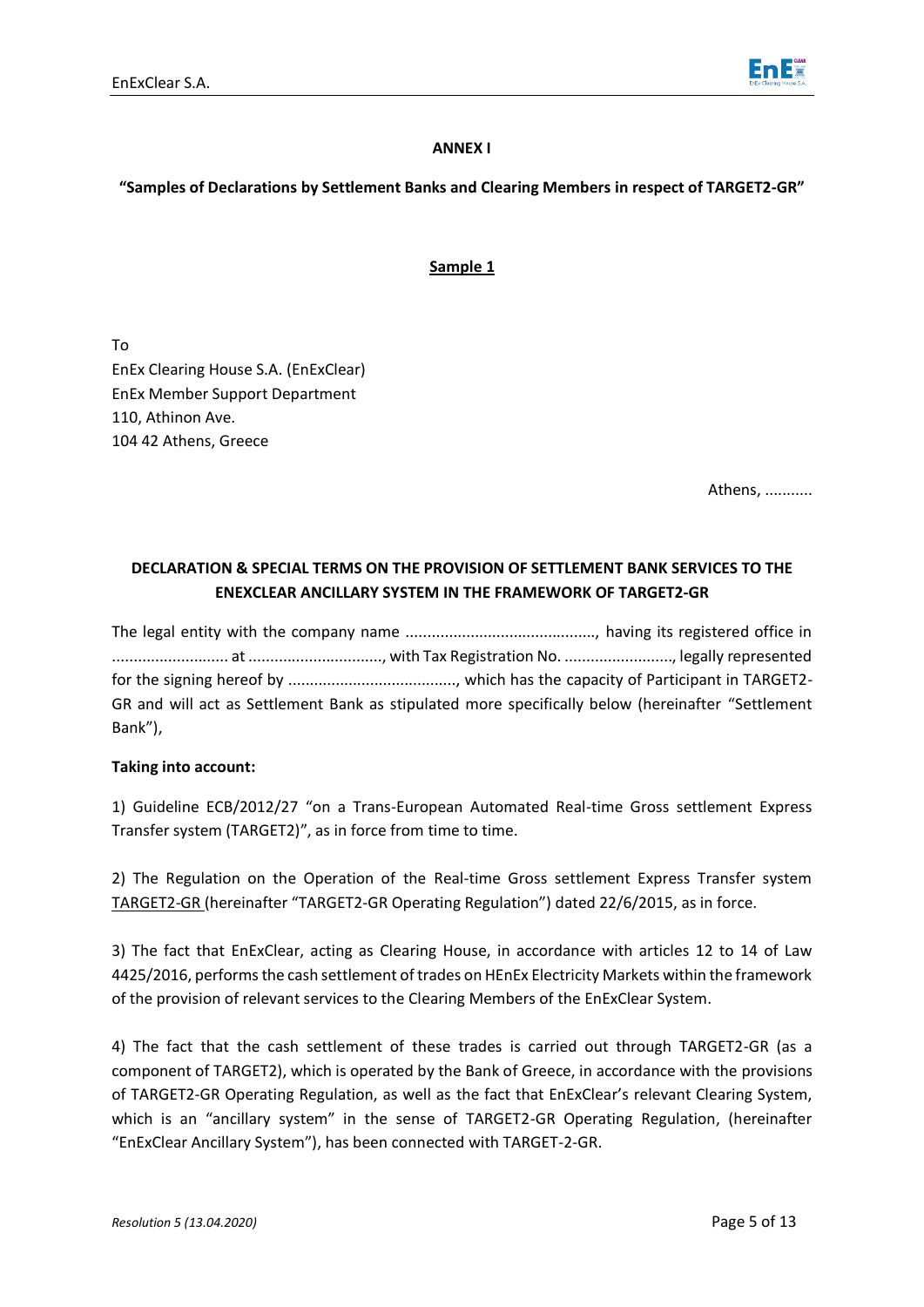

5) The terms of operation of settlement banks pursuant to TARGET2-GR Operating Regulations, which may provide cash settlement services, through TARGET2-GR at the Bank of Greece, to ancillary systems and to participants therein (Settlement Banks).

6) The declaration "TARGET2 form of collection of Static Data – Debit mandate for AS settlement –" (Form 2002) dated ............., as signed by the Settlement Bank and EnExClear and forwarded to the Bank of Greece, on the basis of which the Settlement Bank and EnExClear confirm that the Settlement Bank will act as such and will provide related services to the EnExClear Ancillary System.

#### **Hereby declares:**

That it will act as Settlement Bank in the sense of TARGET2-GR Operating Regulations for the EnExClear Ancillary System and will provide all relevant services to EnExClear and to its Clearing Members in accordance with TARGET2-GR Operating Regulations as well as with the pertinent stipulations set out in the procedures of EnExClear. To this end, it solemnly declares that it shall sign all necessary documents indicated to it by the Bank of Greece and EnExClear and perform all relevant actions as may be indicated by the aforesaid entities, unreservedly accepting any and all obligations emanating from the aforementioned capacity as well as its more specific obligations arising from the Special Terms on the Provision of Settlement Bank Services to the EnExClear Ancillary System in the framework of TARGET2-GR to which it hereby accedes, as these terms are specified by EnExClear and are as follows:

#### **Special Terms on the Provision of Settlement Bank Services to the EnExClear Ancillary System in the framework of TARGET2-GR (Special Terms)**

1. To facilitate the cash settlement of transactions on HEnEx Electricity Markets that are settled through the EnExClear Ancillary System in the framework of TARGET2-GR, the following specific terms shall apply with respect to the provision of services by the Settlement Bank to EnExClear and Clearing Members in accordance with TARGET2-GR Operating Regulations and the procedures of EnExClear.

2. The Settlement Bank shall be obliged to:

- 2.1 Submit to EnExClear all necessary data and information, including the necessary use authorizations, according to the provisions of TARGET2-GR Operating Regulation, to enable EnExClear as an entity of the EnExClear Ancillary System to include the Settlement Bank in the list of settlement banks it forwards to the Bank of Greece, in accordance with TARGET2-GR Operating Regulation.
- 2.2 Notify EnExClear of any change to the data or information submitted to it under 2.1 above, so that EnExClear is in a position to provide the Bank of Greece on each occasion with an updated list of settlement banks in accordance with TARGET2-GR Operating Regulation.
- 2.3 Comply with the terms of Settlement Procedure 6 Dedicated Liquidity as same is defined in TARGET2-GR Operating Regulations, according to which cash settlement is carried out in the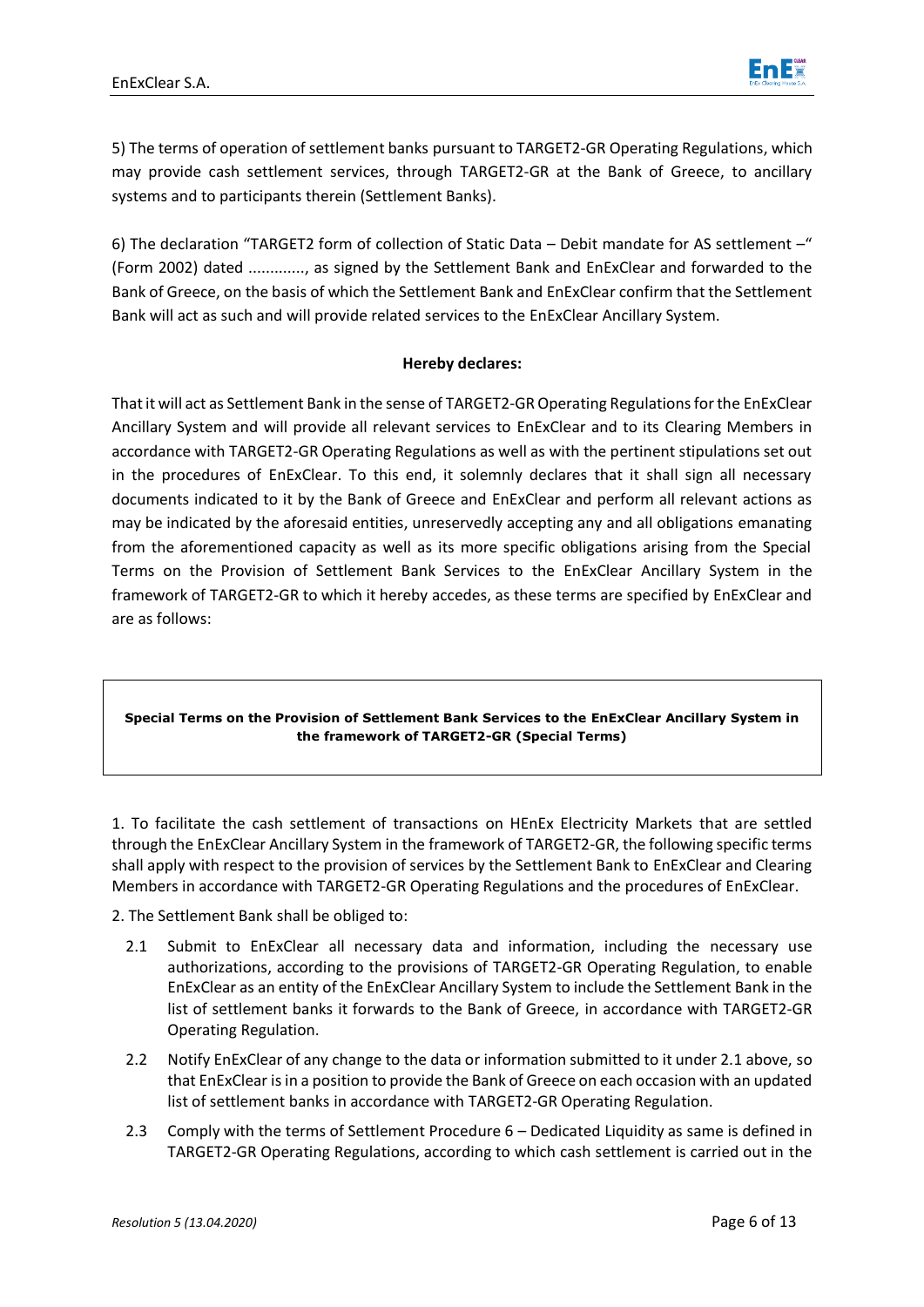

EnExClear Ancillary System, or with the terms of any other settlement procedure that may be indicated by EnExClear on the basis of TARGET2-GR Operating Regulation.

- 2.4 Open and keep in its name a cash settlement account ("PM account" (Payments Module)) in TARGET2-GR at the Bank of Greece, in order to be able to submit payment orders or receive payments through TARGET2-GR, in accordance with the provisions of TARGET2-GR Operating Regulation.
- 2.5 Open and keep, according to EnExClear's instructions and always in compliance with TARGET2-GR Operating Regulation, one or more sub-accounts in the aforementioned, under 2.4 PM account, for the Clearing Members to which it provides the relevant services, including itself as Clearing Member whenever applicable, in order to serve any cash settlement needs, through TARGET2-GR at the Bank of Greece, with respect to any private settlement systems of the central counterparty or clearing systems with which EnExClear is connected. To open each sub-account, the Settlement Bank must complete the standard declaration "TARGET2 form collection of Static Data – Sub Account for dedicated liquidity –" (Form 1014) and submit it to the Bank of Greece, forwarding a copy thereof to EnExClear or through EnExClear in accordance with EnExClear's procedures. The Settlement Bank accepts EnExClear's right to designate the above sub-accounts with specific terms and characteristics, so that they can be distinguished in the cash settlement procedures and EnExClear can adequately verify that the sub-accounts and their Clearing Members are in order with regard to cash settlement.
- 2.6 Open, with a simple application filed by a Clearing Member, and keep for the Clearing Member in TARGET2-GR a sub-account in its PM account, as specified in TARGET2-GR Operating Regulation, for the settlement of the Clearing Member's cash rights and obligations, as these arise from EnExClear's payment orders.
- 2.7 Keep a sub-account for each Clearing Member to which it provides services relating to:
	- 2.7.1 the settlement of the Clearing Member's cash rights and obligations resulting from transactions carried out on Electricity Markets of HEnEx and their clearing through the Clearing System operated by EnExClear;
	- 2.7.2 the settlement of the Clearing Member's cash rights and obligations arising from OTC transactions which are cleared by EnExClear;
	- 2.7.3 the payment by the Clearing Member of any taxes, charges and other fees in favour of EnExClear, HEnEx or other third parties, and
	- 2.7.4 the payments by the Clearing Member concerning cash collateral in favor of EnExClear or contribution to the Default Fund
	- 2.8 Take steps to ensure communication between each of the above sub-accounts of the Clearing Member and the commercial cash accounts indicated by it, so as to enable – in accordance with TARGET2-GR Operating Regulations and EnExClear's procedures – the necessary cash flows from the Clearing Member's commercial accounts to the respective sub-accounts at the Settlement Bank and vice versa, in order to achieve smooth operation of settlement. For the purpose of ensuring this communication, the Settlement Bank shall have access to the commercial cash accounts of the Clearing Member or, alternatively, the Clearing Member shall take steps to ensure that the necessary cash is transferred on each occasion to the Settlement Bank, through the relevant accounts and in accordance with the specific procedures to be agreed each time by the Settlement Bank and the Clearing Member.
	- 2.9 Carry out within the prescribed time limits the necessary debiting and crediting between the Clearing Member's sub-account and its PM Account in TARGET2-GR at the Bank of Greece in accordance with the relevant instructions of the Clearing Member, submitting payment orders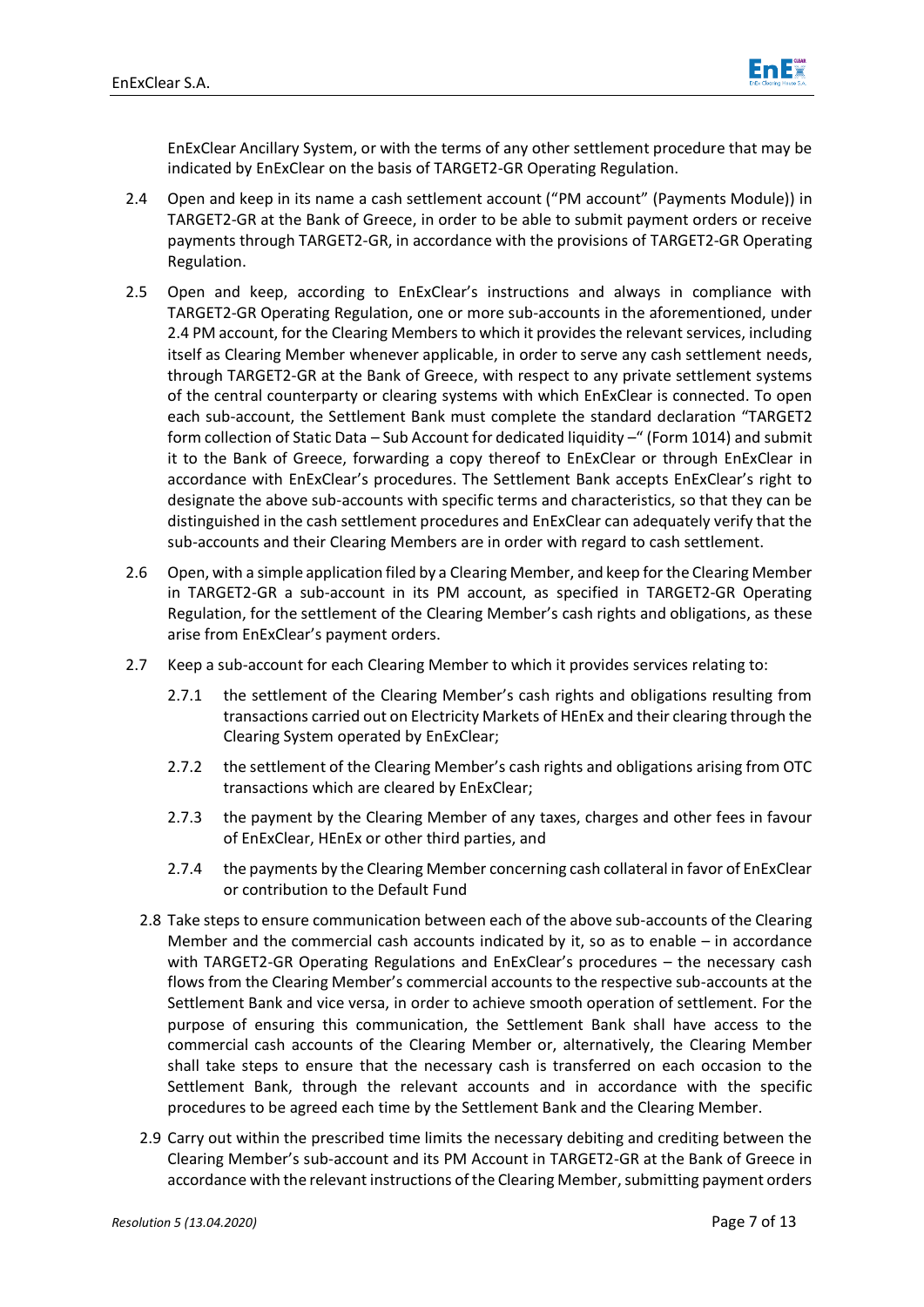

or receiving payments through TARGET2-GR, in fulfilment of the Clearing Member's obligations in respect of EnExClear's Ancillary System. The Settlement Bank expressly acknowledges that EnExClear shall have every right to operate the Clearing Member's subaccounts, in accordance with the provisions of TARGET2-GR Operating Regulation.

- 2.10 Refrain from using/charging the balance of the Clearing Member's sub-account for any reason (for example, offsetting orretention) other than fulfilment of the Clearing Member's obligations within the framework of cash settlement.
- 2.11 Take all necessary steps, in the event a balance remains in the Clearing Member's subaccount after completion of the settlement procedure, to transfer such balance to the Clearing Member's commercial cash account either from the aforesaid sub-account or through its PM account in accordance with the provisions of TARGET2-GR Operating Regulation.
- 2.12 Promptly notify Clearing Members in the event of any failure, malfunction, technical problems in general or other emergencies that disrupt the operation of their respective subaccounts and in general affect the smooth operation of cash settlement.
- 2.13 Promptly notify EnExClear in the event of any failure, malfunction, technical problems in general or other emergencies that disrupt the operation of the sub-accounts of an individual Clearing Member or of all Clearing Members to which it provides services.
- 2.14 Have: a) specialised personnel for performing all operations relating to the carrying out and supervision of cash settlement, b) backup personnel, pursuant to the provisions of applicable legislation, for adequately covering its cash settlement needs, especially in cases of strike action by its employees, c) back-up systems for entering and storing all data relating to its operation as a Settlement Bank, as well as a disaster centre for handling and dealing with emergencies, especially in the event of malfunction of mechanisms connecting it to the Bank of Greece and, in general, to participants in the cash settlement, or any other emergency, which centre it shall activate in order to safeguard the proper functioning of the cash settlement process.
- 2.15 Maintain the necessary confidentiality with respect to all data and information contained in its electronic system, within the framework of its obligations as a Settlement Bank, as well as any other data and information that may come to its knowledge during the performance of activities relating directly or indirectly to its aforesaid obligations, for the entire duration of its operation as a Settlement Bank as well as after its completion , taking all necessary measures to prevent their disclosure, in whole or in part, to unauthorised third parties, organisations or services in general, with the exception of those cases in which the obligation to maintain confidentially or secrecy is not applicable on the basis of legislation and, by way of indication, within the framework of providing information to the competent supervisory or judicial authorities. To this end, it shall ensure that the above provisions are also observed by the persons it employs for its operation as a Settlement Bank. It is selfevident that the Settlement Bank may provide the above data and information pertaining to Clearing Members and EnExClear in the execution of its lawful duties.

3. The Settlement Bank must open and keep the above sub-accounts in accordance with these Special Terms. The Bank shall be responsible for the timely and correct forwarding to TARGET2-GR of the payment orders it receives from Clearing Members as well as for the timely and correct payment to Clearing Members of the payments it receives on their behalf through TARGET2-GR. Moreover, it shall be responsible for the completeness, correctness and accuracy of the data, movements and balances of the above sub-accounts which it provides to Clearing Members in accordance with these Special Terms.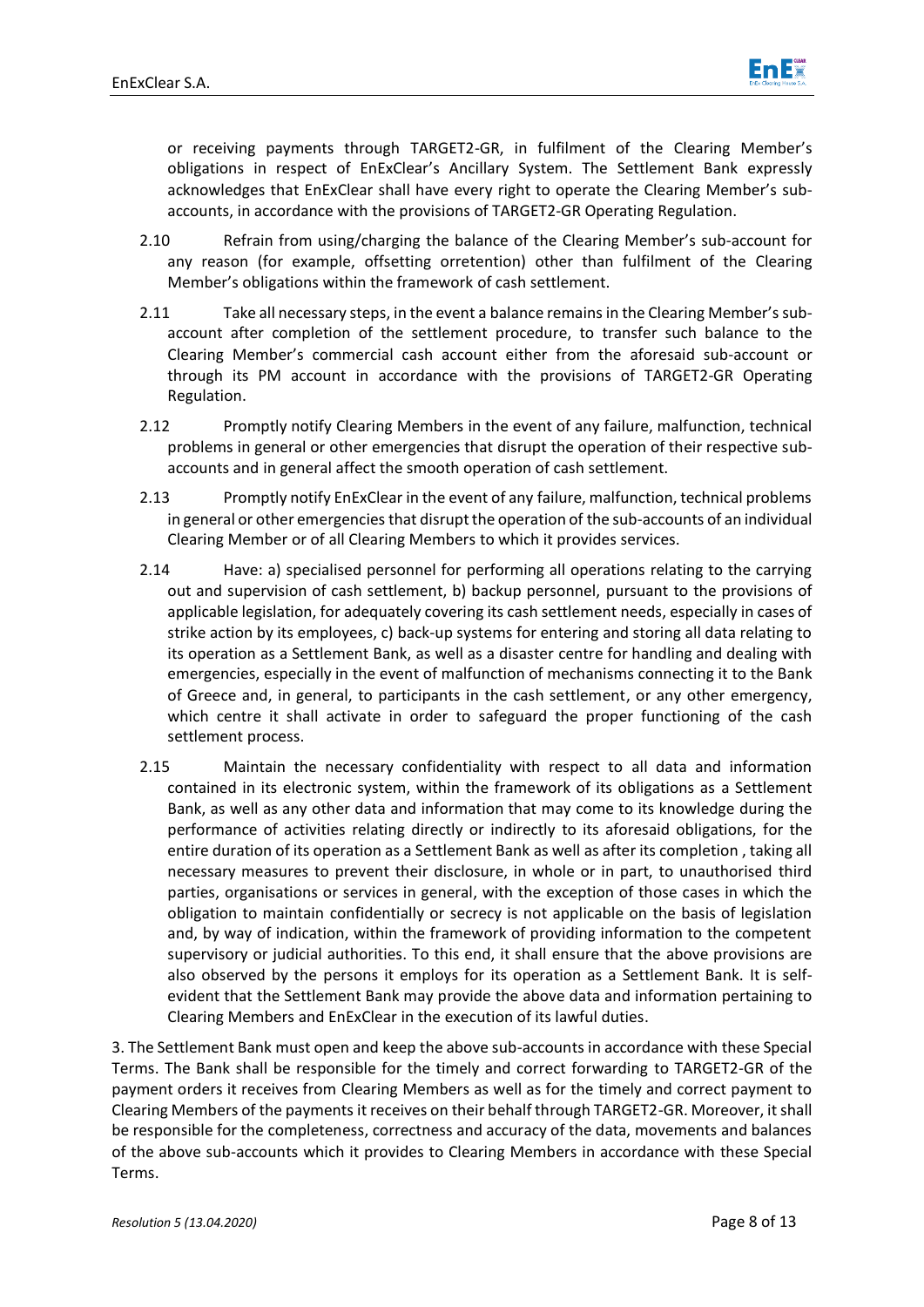

4. The Settlement Bank is not permitted to close any sub-account kept in TARGET2-GR for a Clearing Member, unless a new sub-account has first been opened for the Clearing Member by another Settlement Bank or by the Clearing Member itself, in the case where it is acting as a Settlement Bank. No sub-account may be closed immediately unless the capacity of Clearing Member has been lost, following relevant notification of the Settlement Bank by EnExClear. In any case, in order for a subaccount to be closed, the Settlement Bank must duly complete the standard form "TARGET2 form collection of Static Data – Sub Account for dedicated liquidity –" (Form 1014) and submit it to the Bank of Greece, forwarding a copy to EnExClear or through EnExClear, in accordance with EnExClear's procedures.

5. The Settlement Bank is not permitted to transfer to third parties any rights or obligations in connection with the Clearing Member arising from its capacity as a Settlement Bank in accordance with TARGET2-GR Operating Regulations and these Special Terms. This prohibition does not apply to its absorption, for any reason or cause, as a consequence of corporate transformation (particularly, for example, in cases of its merger with or acquisition by another bank).

6. The Settlement Bank shall be permitted to cease providing the relevant services in EnExClear's Ancillary System provided this is communicated in writing to EnExClear, with such notification also constituting termination of all agreements concluded by the Settlement Bank, in its capacity as such, with EnExClear. The aforesaid cessation (and termination) shall take effect after the lapse of thirty (30) days from the above notification without prejudice to the following stipulations:

- 6.1 Cessation shall be effective on the condition that the Settlement Bank has arranged, within the time limit stipulated above, all pending matters or debts towards EnExClear, and that the Clearing Members to whom it provides services have acquired the necessary sub-accounts at other Settlement Banks, in accordance with the provisions of TARGET2-GR Operating Regulation and EnExClear's procedures. EnExClear may set a longer time limit, if this is necessary for the fulfilment of the above obligations of the Settlement Bank in question and/or for the protection of the clearing or settlement systems connected with EnExClear. In the event of a longer time limit, the date of cessation and its effects shall be extended correspondingly.
- 6.2 Upon fulfilment of the conditions under 6.1, EnExClear shall accept the aforesaid cessation of services and inform the Settlement Bank accordingly. If it does not accept cessation, it must provide a reasoned reply.

#### **For the Settlement Bank**

*(please insert the full name of the legal entity and add the name & signature of its legal representative)*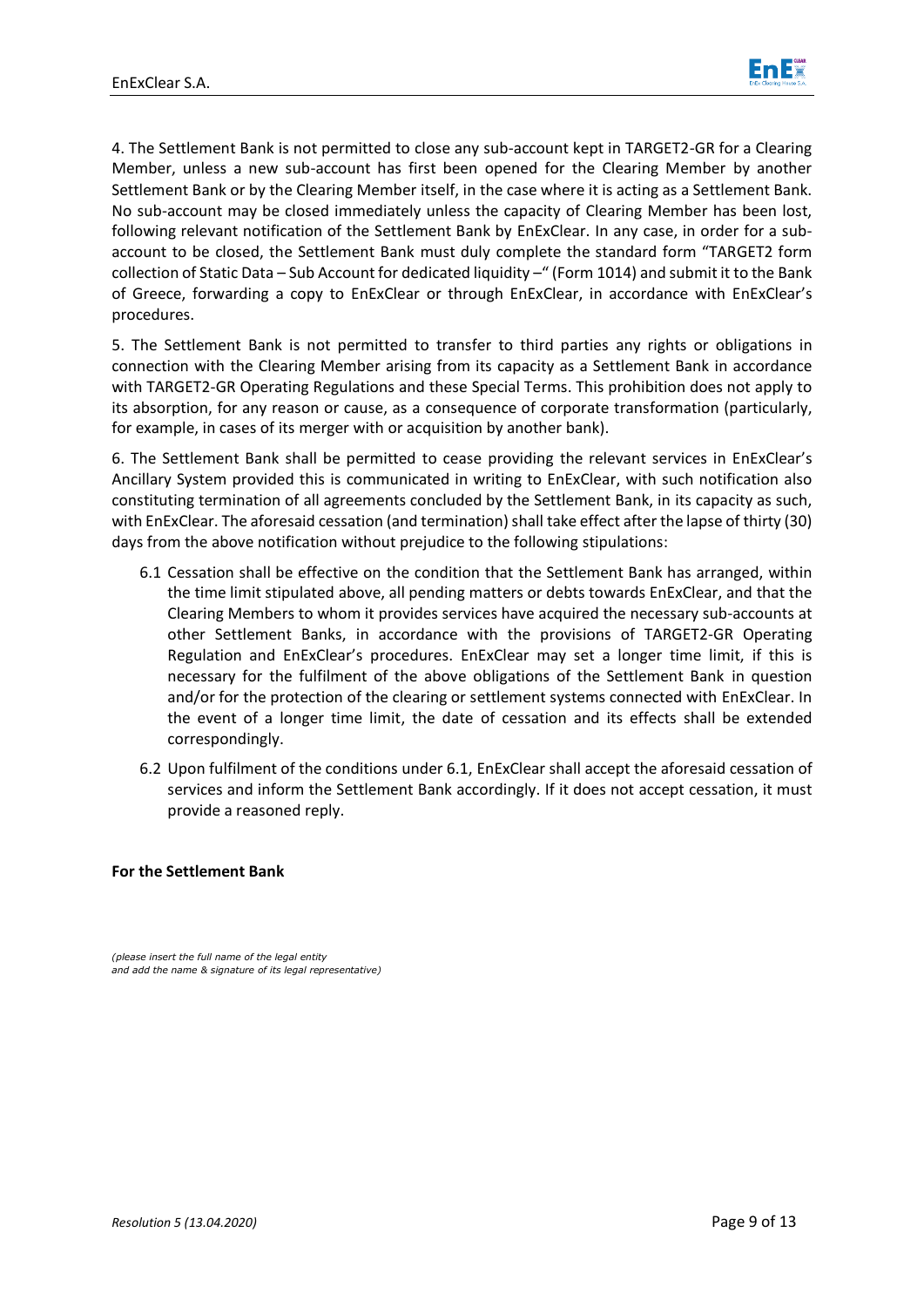

### **Template 2**

To EnEx Clearing House S.A. (EnExClear) EnEx Member Support Department 110 ,Athinon Ave. 104 42 Athens, Greece

Athens, ...........

# **JOINT DECLARATION OF SETTLEMENT BANK & CLEARING MEMBER REGARDING THE ENEXCLEAR ANCILLARY SYSTEM IN THE FRAMEWORK OF TARGET2-GR**

1) The legal entity with the company name ............................................, having its registered office in ........................... at ..............................., with Tax Registration No. ........................., legally represented for the signing hereof by ......................................., which is a Participant in TARGET2-GR and acts as Settlement Bank for the EnExClear Ancillary System (hereinafter "Settlement Bank") by virtue of the declaration "TARGET2 form of collection of Static Data – Debit mandate for AS settlement –" (Form 2002) dated ............. and the "DECLARATION & SPECIAL TERMS ON THE PROVISION OF SETTLEMENT BANK SERVICES TO THE ENEXCLEAR ANCILLARY SYSTEM IN THE FRAMEWORK OF TARGET2-GR" to ENEXCLEAR.

2) The legal entity with the company name ................................................, having its registered office in ........................... at ..............................., with Tax Registration No. ........................., legally represented for the signing hereof by ......................................., which is a Clearing Member with code no. ..................................... in accordance with the terms of the Clearing Rulebook for Transactions on Day-Ahead & Intraday Markets (Regulatory Authority for Energy (RAE), Resolution 1125A/2019 " Approval of the Clearing Rulebook for Transactions on Day-Ahead & Intraday Markets in accordance with the article 13 of L.4425/2016 (Government Gazette Α' 185), as in force» (Government Gazette B 428/12.02.2020)), hereinafter "Clearing Rulebook".

#### **Taking into account:**

1) Guideline ECB/2012/27 "on a Trans-European Automated Real-time Gross settlement Express Transfer system (TARGET2)" as in force from time to time.

2) The Regulation on the Operation of the Real-time Gross settlement Express Transfer system TARGET2-GR (hereinafter "TARGET2-GR Operating Regulation") dated 22/6/2015, as in force.

3) The fact that EnExClear, acting as Clearing House, in accordance with articles 12 to 14 of the Law 4425/2016, performs the cash settlement of transactions on Electricity Markets of HEnEx within the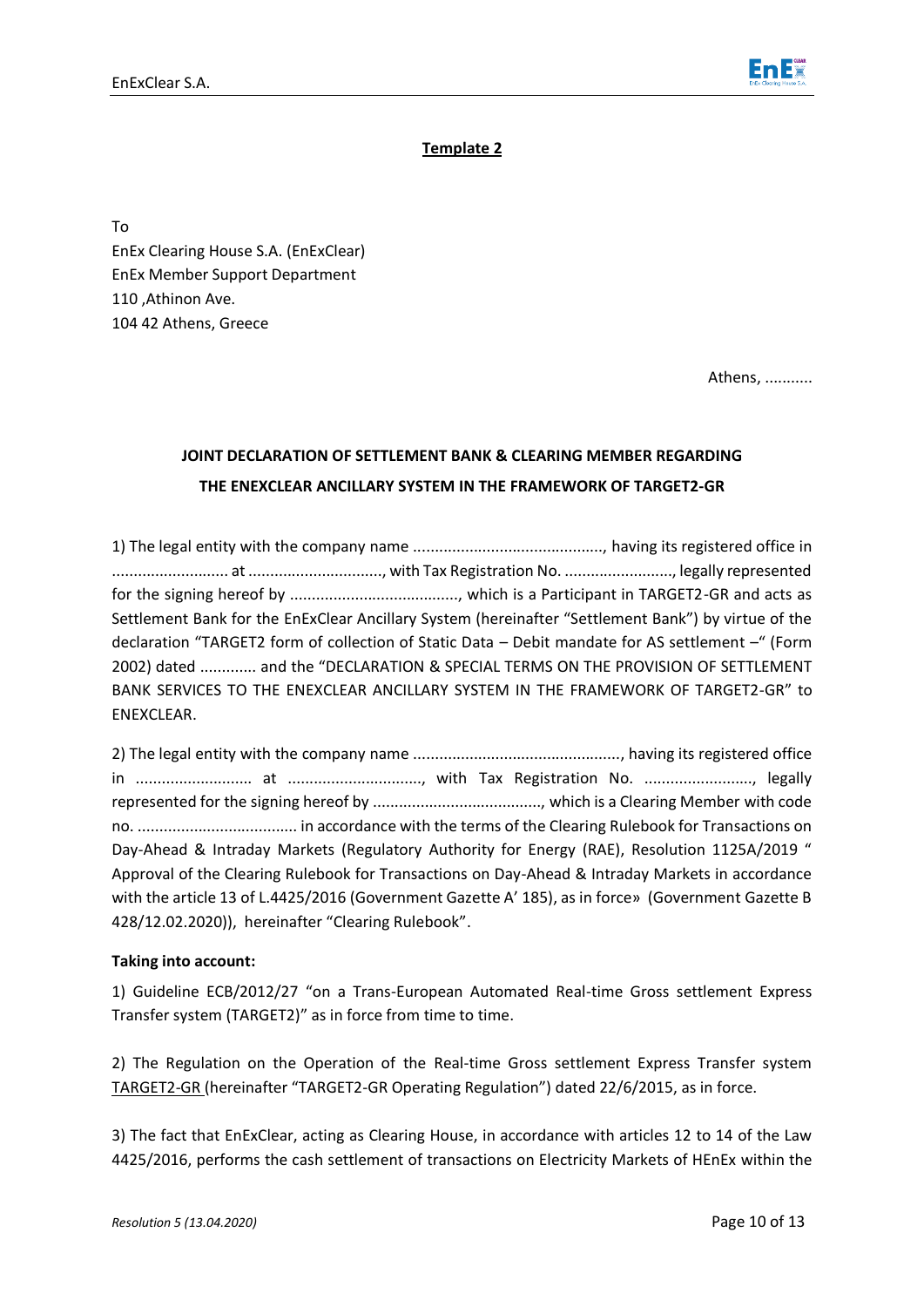

framework of the provision of relevant services to the Clearing Members participating in the Clearing System of EnExClear.

4) The fact that the cash settlement of trades is carried out through TARGET2-GR (as a component of TARGET2), which is operated by the Bank of Greece, in accordance with the provisions of TARGET2- GR Operating Regulation, as well as the fact that EnExClear's relevant settlement system, which is an "ancillary system" in the sense of TARGET2-GR Operating Regulations, (hereinafter "EnExClear Ancillary System"), has been connected with TARGET-2-GR.

5) The terms of operation of settlement banks pursuant to TARGET2-GR Operating Regulation, which may provide cash settlement services, through TARGET2-GR at the Bank of Greece, to ancillary systems and to participants therein (Settlement Banks).

6) The fact that the Settlement Bank has submitted all the necessary, as above, declarations ("TARGET2 form of collection of Static Data – Debit mandate for AS settlement –" [Form 2002] dated ............. and "DECLARATION & SPECIAL TERMS ON THE PROVISION OF SETTLEMENT BANK SERVICES TO THE ENEXCLEAR ANCILLARY SYSTEM IN THE FRAMEWORK OF TARGET2-GR" dated ...........) to EnExClear and as a consequence is acting as a Settlement Bank in respect of the EnExClear Ancillary System, in accordance with TARGET2-GR Operating Regulations and EnExClear's procedures.

7) The declaration "TARGET2 form collection of Static Data – Sub Account for dedicated liquidity –" (Form 1014) dated ................., as signed by the Settlement Bank and attached hereto (in the original or photocopy, as instructed by EnExClear) on the basis of which the Settlement Bank will open a subaccount for the Clearing Member in TARGET2-GR at the Bank of Greece through submission of the declaration to the Bank of Greece by the Settlement Bank or by EnExClear, depending on the procedures followed by EnExClear.

# **Hereby declare the following:**

The Settlement Bank and the Clearing Member have agreed that the former should provide the latter with services relating to the EnExClear Ancillary System in order to facilitate the Clearing Member in its cash settlement of transactions, in accordance with TARGET2-GR Operating Regulations and the "Special Terms on the Provision of Settlement Bank Services to the EnExClear Ancillary System" to which the Settlement Bank has acceded by virtue of its "DECLARATION & SPECIAL TERMS ON THE PROVISION OF SETTLEMENT BANK SERVICES TO THE ENEXCLEAR ANCILLARY SYSTEM IN THE FRAMEWORK OF TARGET2-GR", dated ..........., to EnExClear.

As part of this agreement, the Settlement Bank shall open and keep for the Clearing Member all necessary subaccounts, as instructed, in TARGET2-GR, under its cash settlement account ("PM account" [Payments Module]) in TARGET2-GR at the Bank of Greece, on the basis of its declaration "TARGET2 form collection of Static Data - Sub Account for dedicated liquidity –" (Form 1014) dated ................, as same is attached (under 8) and in accordance with the terms hereof. The Settlement Bank, being aware of its respective obligations, shall take all necessary steps to provide the Clearing Member with settlement bank services and shall inform EnExClear accordingly, pursuant to TARGET2- GR Operating Regulations and EnExClear's procedures.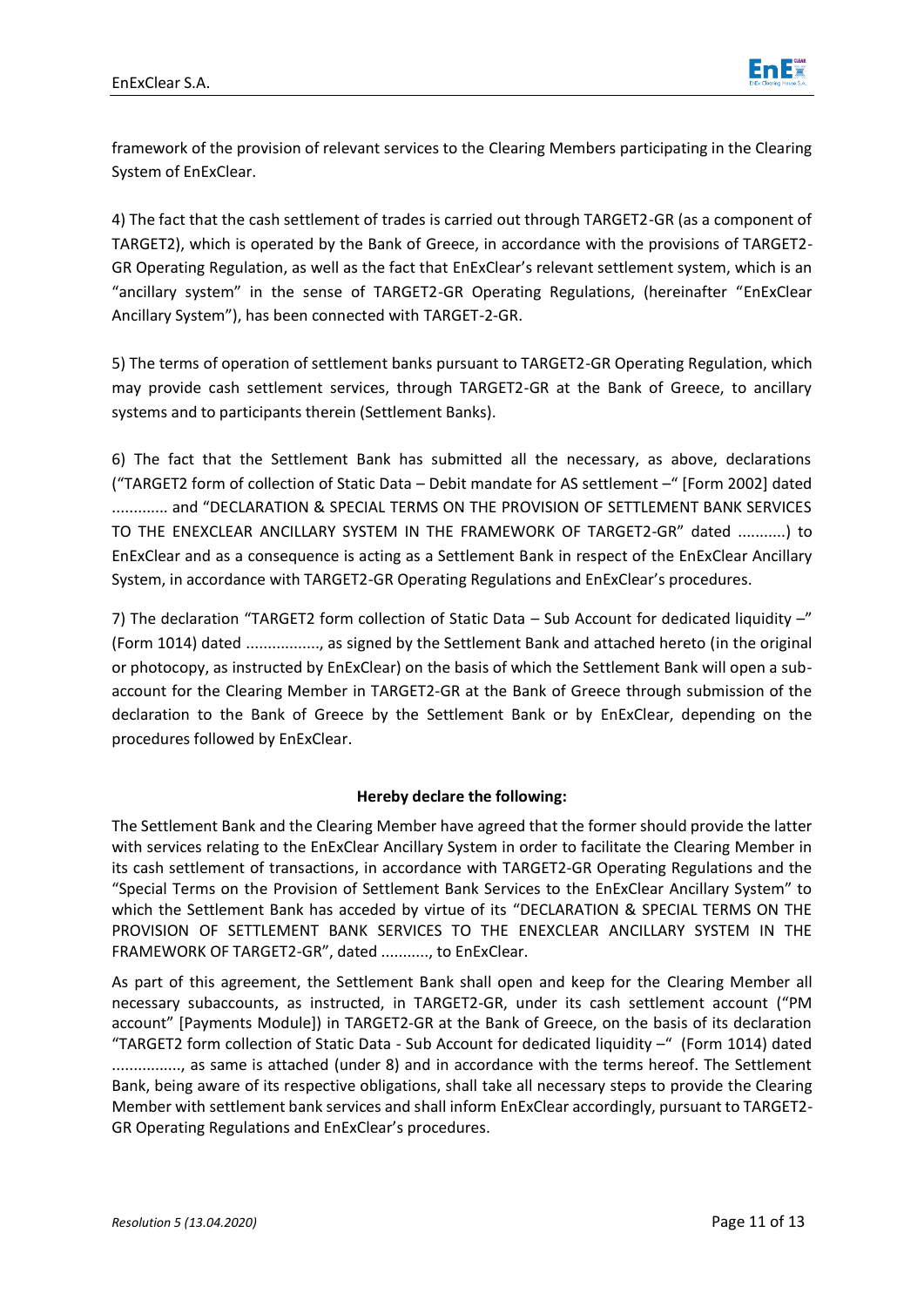

The Clearing Member has accepted the provision of settlement bank services by the Settlement Bank, in accordance with the above terms and shall fulfil its cash settlement obligations through the aforesaid sub-accounts.

More specifically, the Settlement Bank shall open upon simple request of the Clearing Member a subaccount that will be designated as an Energy Sub-Account.

The Sub-Account shall be identified as such by a specific title of the form **SB-CM-E**, where:

SB = the relevant field shall be specified by the first 6 characters of the Settlement Bank's BIC (6 characters maximum),

CM = the relevant field shall be specified by the code of the Clearing Member for which the subaccount is being opened (3 characters),

E = the relevant field shall be specified by the letter E in the case of Sub-Account of Energy.

The details of the sub-accounts already opened for the Clearing Member are as follows:

Name of Settlement Bank

BIC of Settlement Bank

Name of Clearing Member

Clearing Member Code

Clearing Member 's BIC

Sub-Account ΙΒΑΝ

Title of Sub-Account

Moreover, it is also expressly agreed and declared that the Settlement Bank and the Clearing Member:

- 1) Undertake the commitment to notify EnExClear of any change to the data of the Sub-Account kept by the Settlement Bank for the Clearing Member in accordance with the above, as the case may be.
- 2) Shall act in compliance with the settlement procedure as instructed each time by EnExClear on the basis of TARGET2-GR Operating Regulation.
- 3) Shall adopt adequate procedures for connecting the commercial accounts of the Clearing Member with the Sub-Accounts kept for it by the Settlement Bank in accordance with the above, and shall perform the necessary debits and credits through the aforesaid accounts and Sub-Accounts in order to ensure the timely and proper fulfilment of their respective obligations to EnExClear for the sake of the smooth operation of cash settlement.